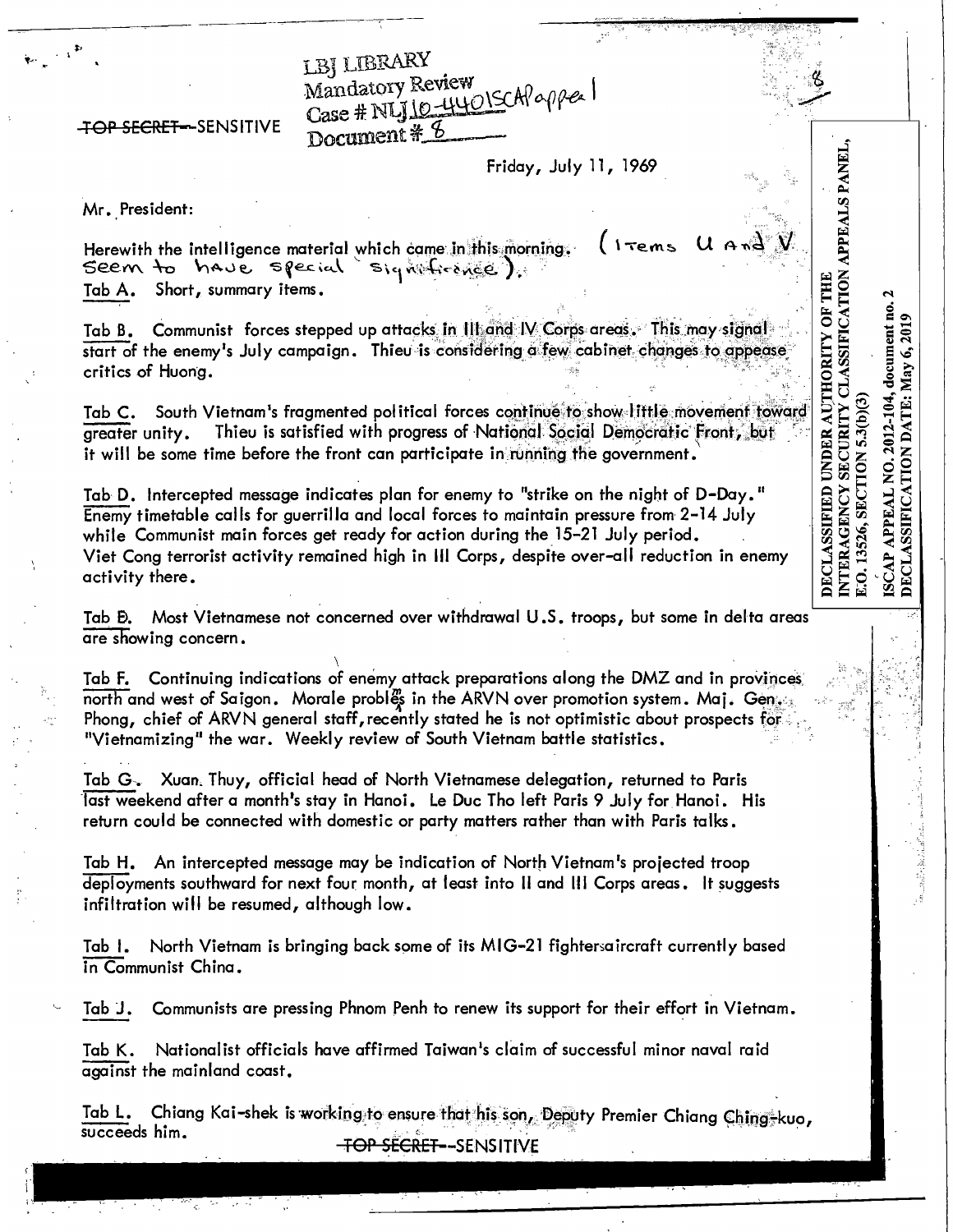### +OP SECRET -SENSITIVE.

#### -2

Tab M. Gromyko's speech to the Supreme Soviet on 10 July combined warnings to China with  $\alpha$  conciliatory line toward the US and the West. Called for friendly relations between US and Soviet Union.and indicated Moscow is ready for talks on strategic arms limitation. Reiterated idea of collective security system for Asia, which Brezhnev broached in June.

Tab N. Leaders in Eastern and Western Europe are speculating about effect of Pres. Nixon's trip to Romania will have on US-Soviet relations.

Tab O. Soviet leaders apparently have postponed trip to Romania in reaction to Pres. Nixon's trip.

Tab P. Bonn is again attempting to interest Soviets in bilateral political talks.

Tab Q. Soviet warships scheduled visit Cuba 20-26 July, cor "Cuban holiday observances on  $26$  July."

Tab R. Soviet unmanned moon space launch on 3 July exploded on launch pad.

Tab S. lndlcations are Soviets will attempt another unmanned lunar space launch soon.

Tab'T. Satellite photography of early June revealed what appeared to be components of the SA-4 mobile surface-to-air missile system at an installation near Tomichi, 40 miles from the Sino-Soviet border.

Tab U. The Soviet SA-5 long-range SAM system deployment program.  $\Rightarrow$   $\frac{10}{1}$ 

Tab V. Possible SS-II ICBM silos deployment at Sovi et IRBM Complex.

Tab W. Grain production in USSR is expected to be below production of 1968 but somewhat above average level of output achieved in 1965-68. Out look for spring grains is relatively favorable in most areas.

Tab X. Rumors circulating Eastern Europe are that Warsaw Pact exercise in mid-August will bring 32-40 divisions to borders of West:. Germany, Austria and Yugoslavia, which would put them near Romania.

Tab Y. Some NATO countries concerned that US-Soviet strategic arms limitations talks could lead to deterioration of security of Western Europe.

Tab Z. Israelis are continuing their military buildup in Southern Sinai.

Tab AA. Israeli Air Force now pursuing new aggressive tactics. ·Downed 9 Egyptian and 7 Syrian MIG-21s in last two weeks.

<del>- TOP SECRET -</del>SENSITIVE